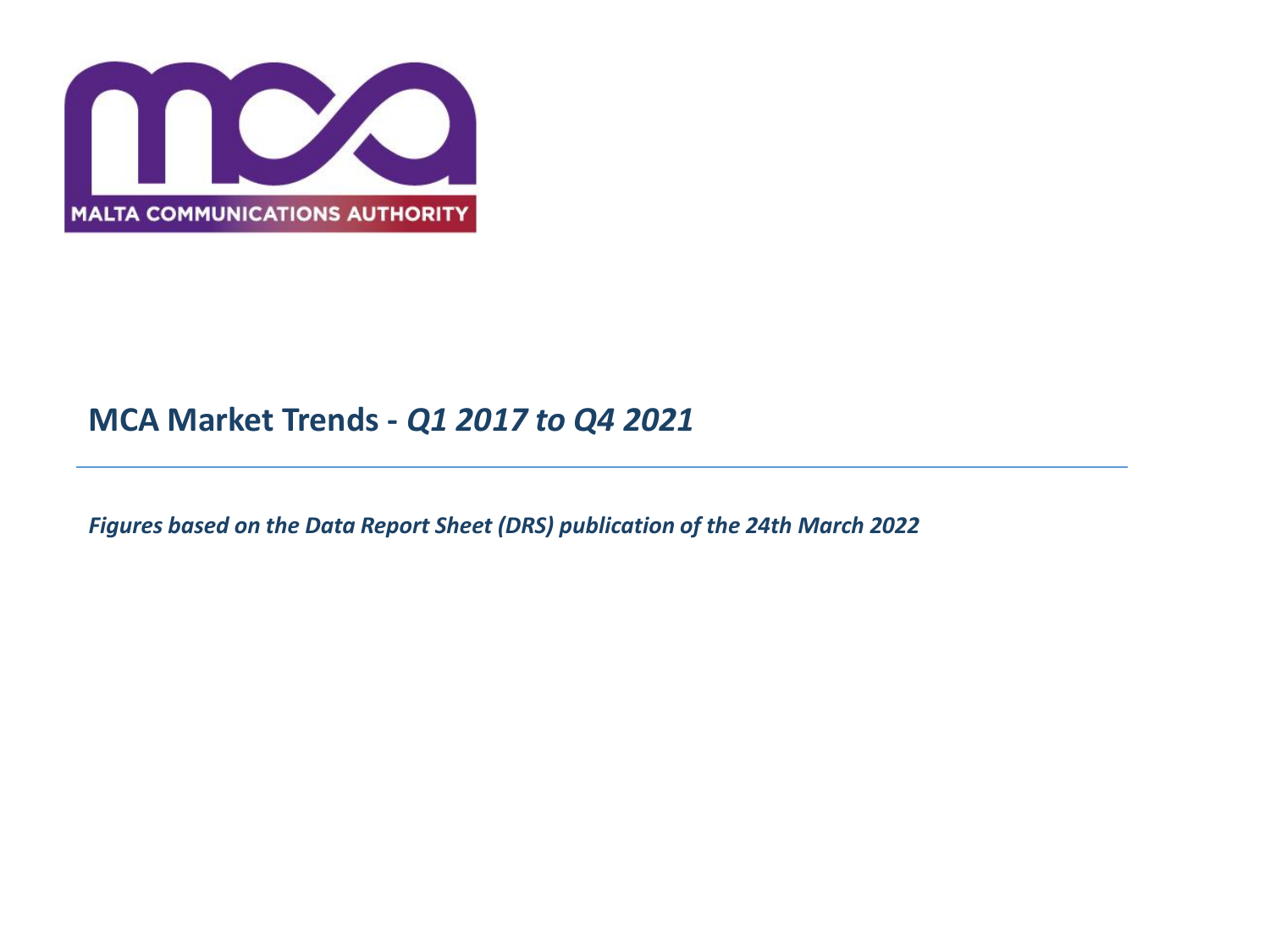

## **Purpose**

- Figures in this presentation are based on the latest Data Report Sheet (DRS) publication.
- Main indicators:
	- $\checkmark$  Number of subscriptions and ARPU for:

(i) fixed telephony; (ii) mobile telephony (iii) fixed broadband (iv) pay-TV;

- $\checkmark$  Mobile data volumes consumed by mobile telephony subscribers;
- $\checkmark$  Mail volumes for the postal sector.
- Data freeze carried out on the 14<sup>th</sup> March 2022.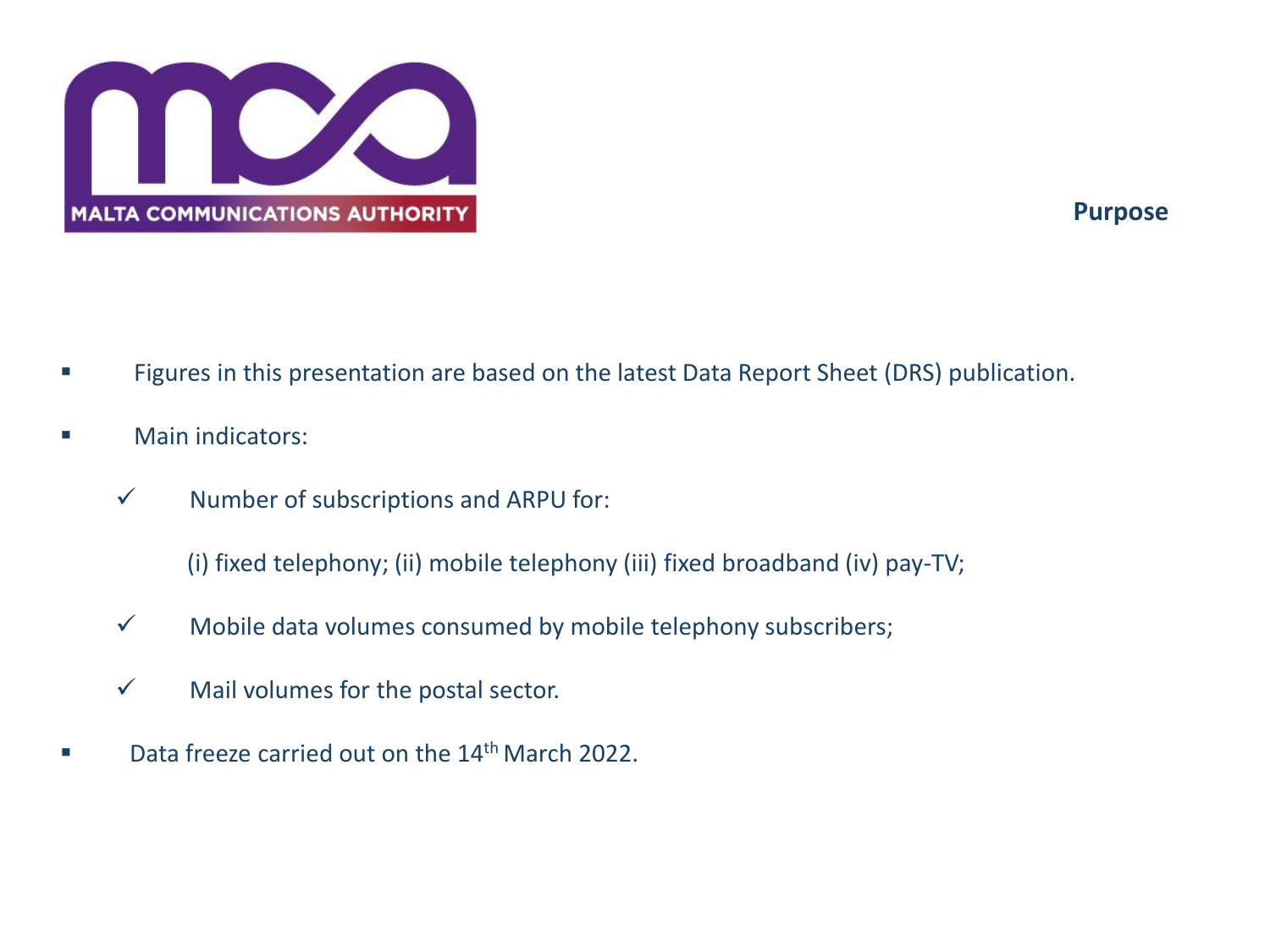

#### **Fixed telephony – subscriptions as at end of period**

Pre-paid **Post-paid Post-paid Pre-Post-Total** 



'Other Subscriptions' refer to subscriptions that are considered to be non-standard, such as ISDN connections and / or multi-channel connections.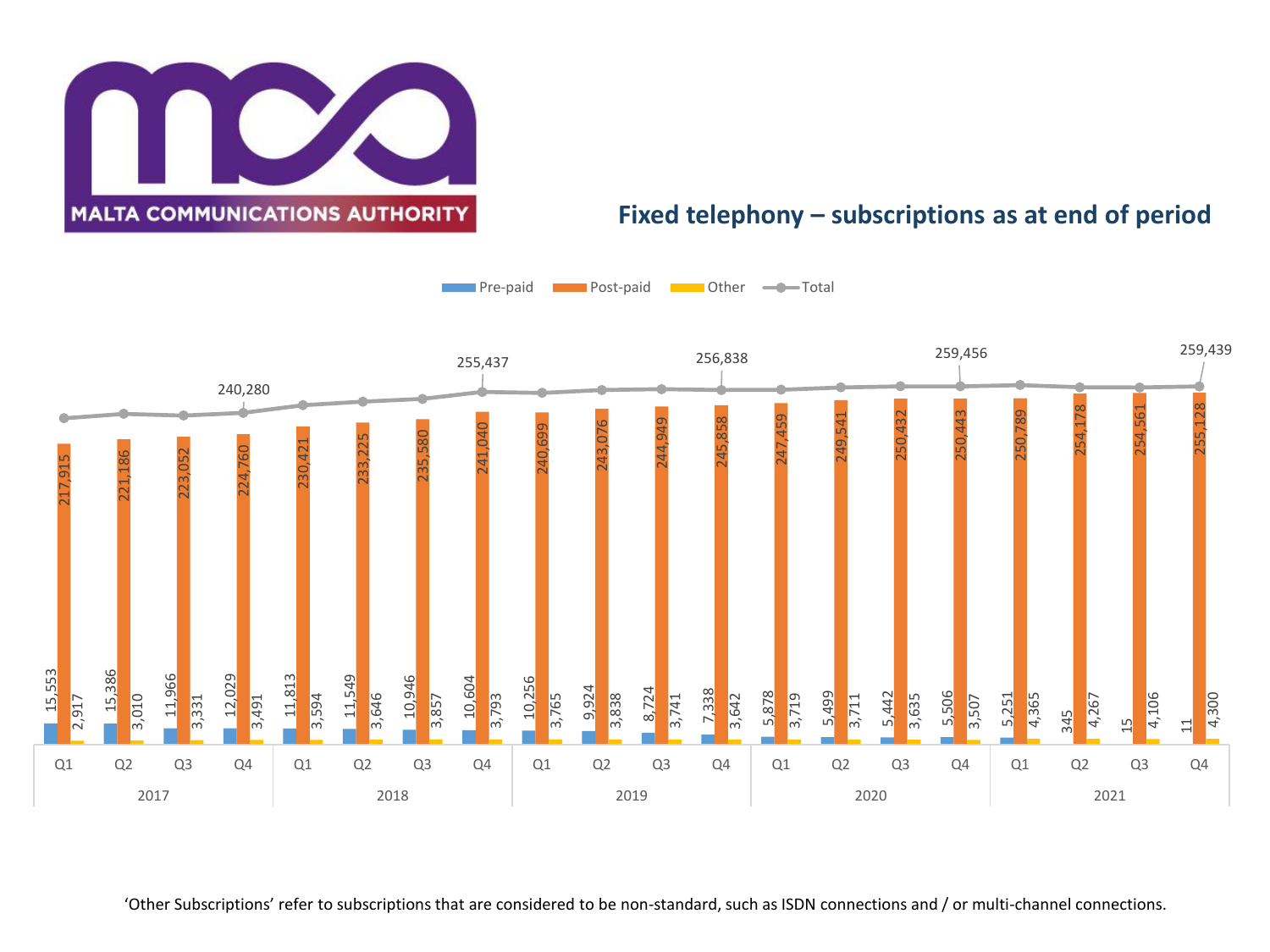**MALTA COMMUNICATIONS AUTHORITY** 

#### **Mobile telephony – subscriptions as at end of period**

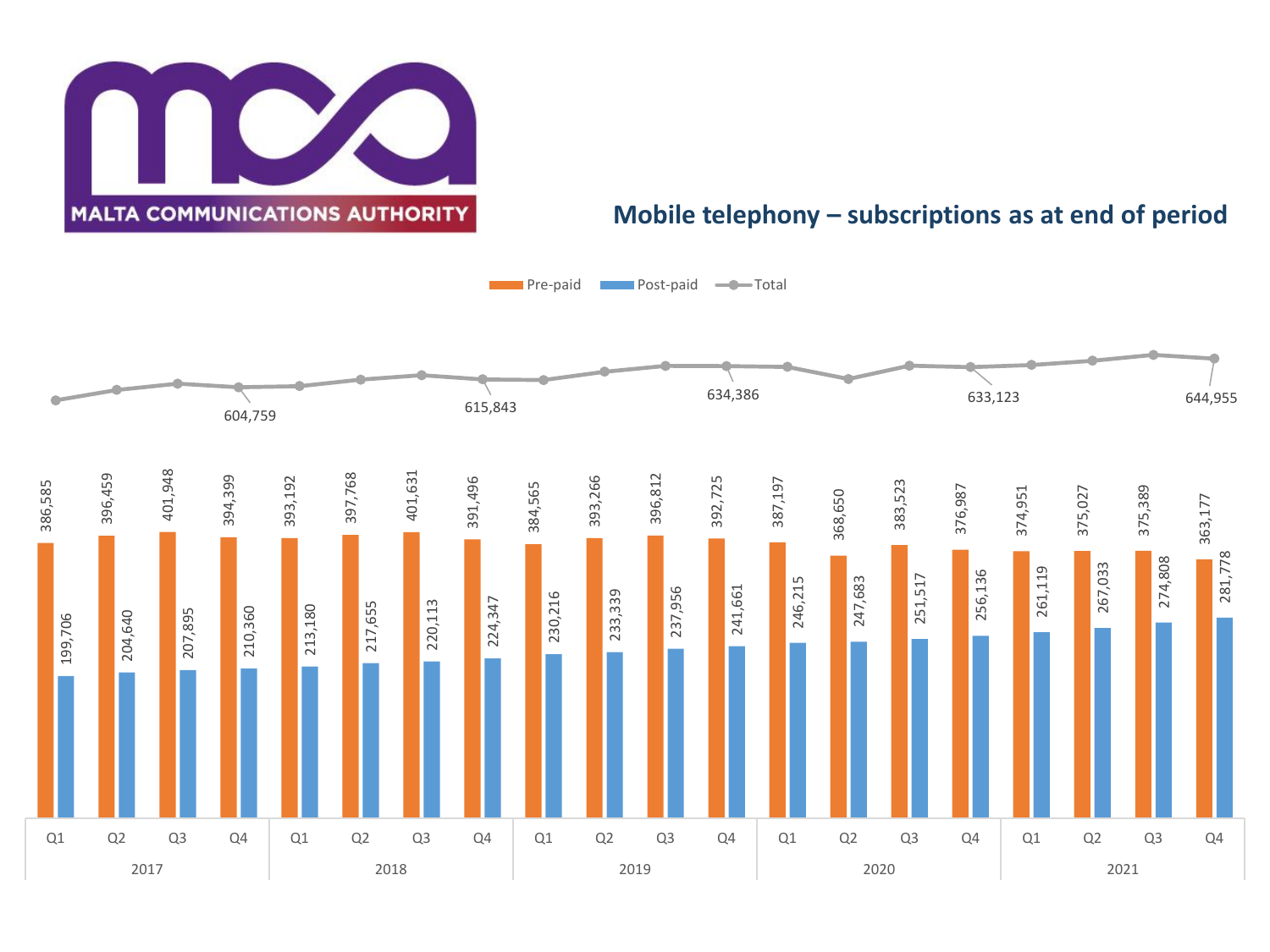

### **Mobile telephony – data volumes (in million MBs)**

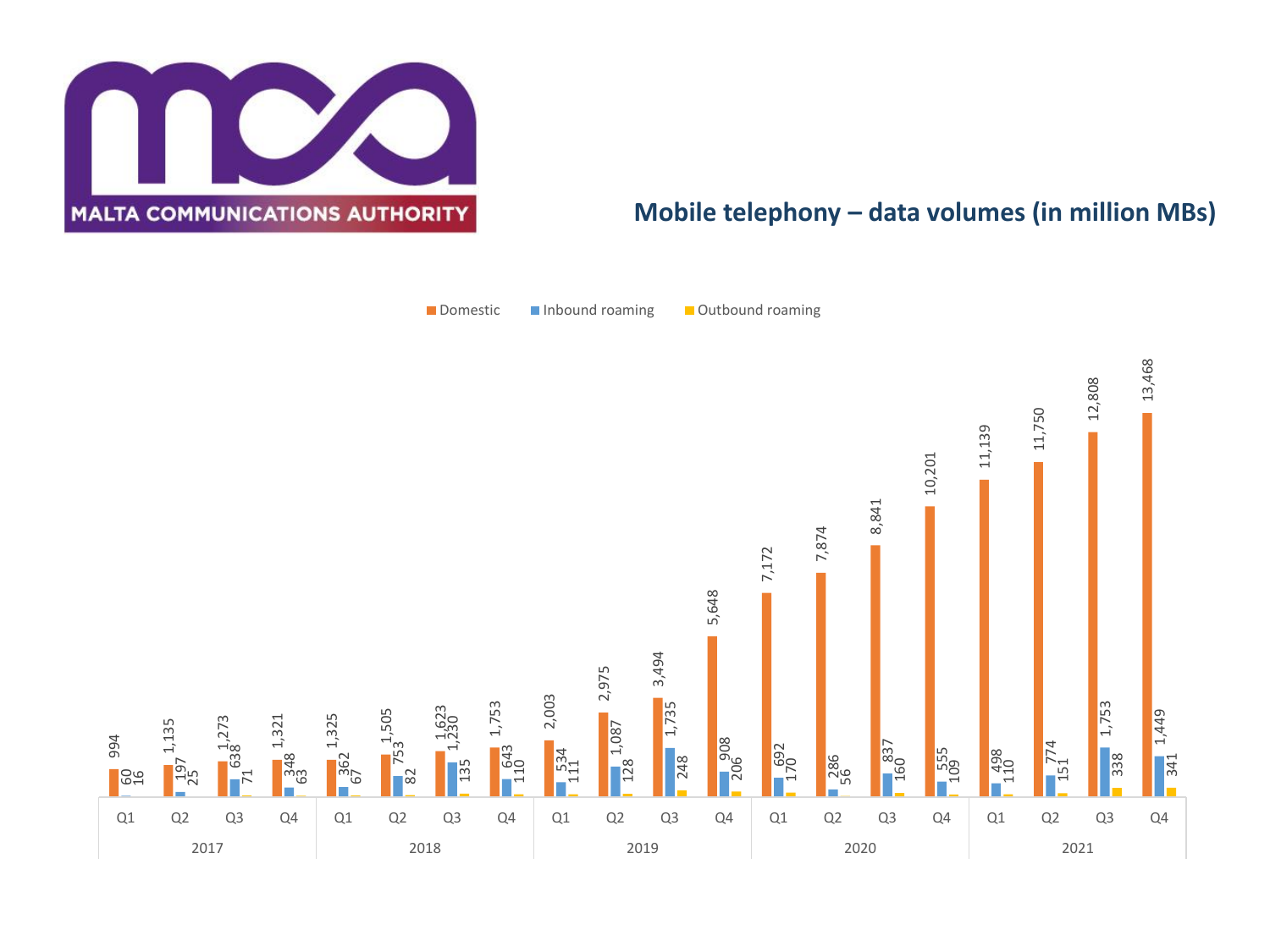

#### **Fixed broadband – subscriptions as at end of period**

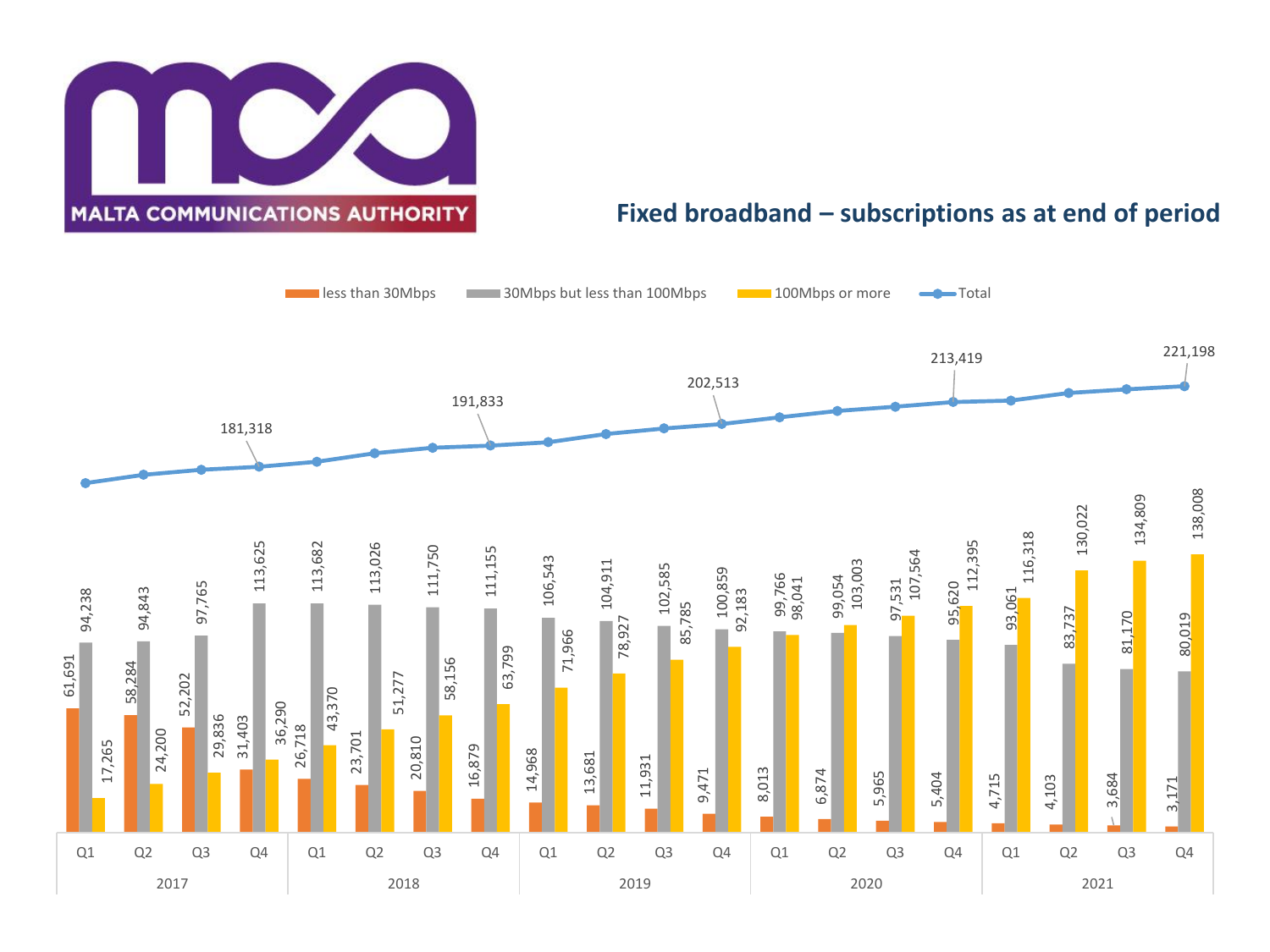

#### **Pay-TV – subscriptions as at end of period**

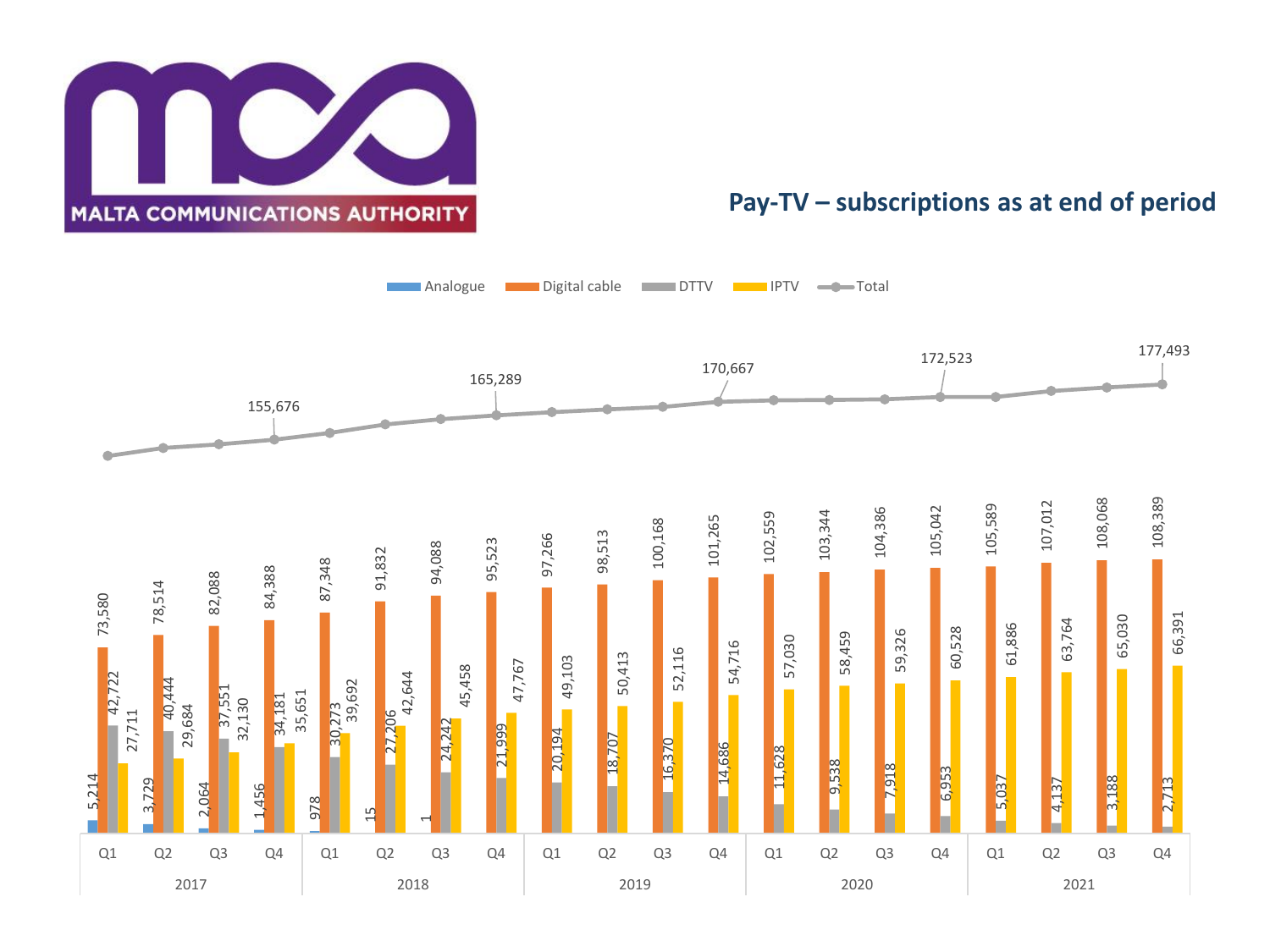

#### **Average revenue per user (ARPU, €)**



This indicator captures the average quarterly revenue per subscription reported by local service providers for each service. The revenue element for each individual service is composed of both stand-alone and bundle revenues from subscriptions to a specific service but excludes installation and connection revenues. Readers should note that operators are left at their discretion to allocate their revenues to individual services.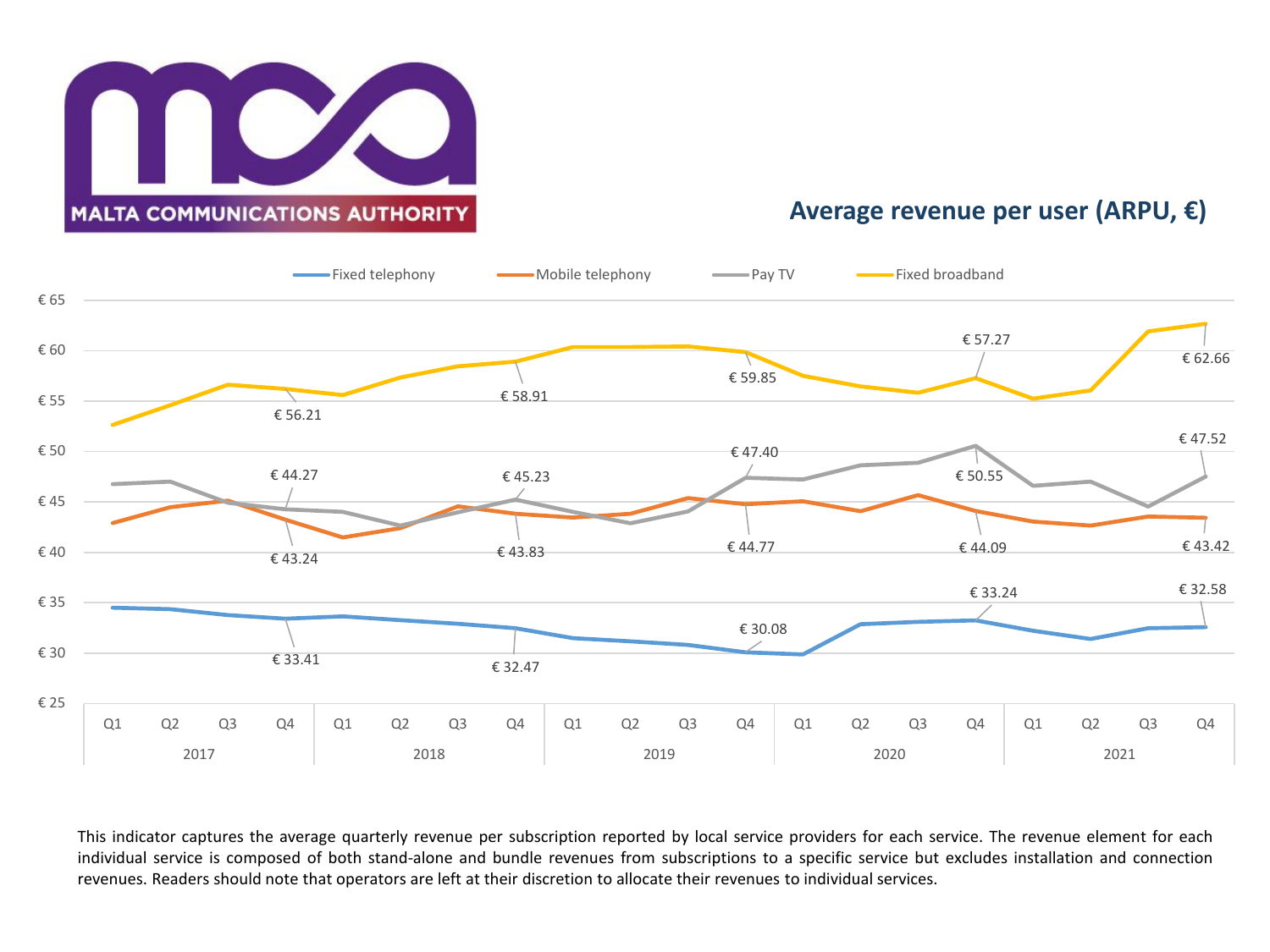

#### **Post – mail volumes**

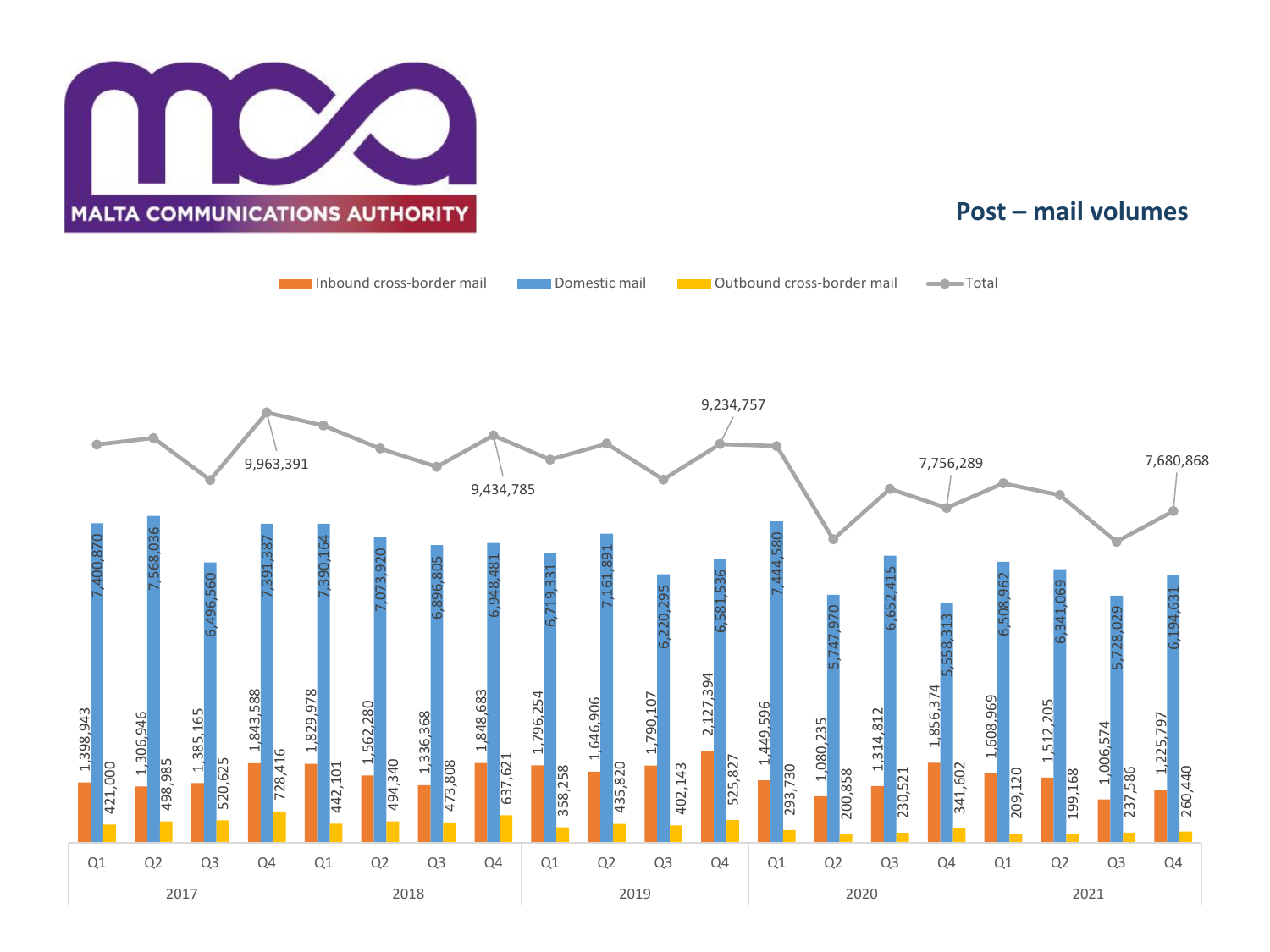

## **Disclaimer**

- This publication contains information, which may include statistics, that have been obtained from sources believed to be reliable in regard to the subject matter covered.
- This publication does not constitute commercial, legal or other advice however so described. In publishing this information the Malta Communications Authority ("MCA") is not responsible and cannot be held liable for the quality, completeness, adequacy and accuracy of any information, statements and statistics however so described, contained within this document.
- The MCA reserves the right to change and update any such information including any statements and statistics provided in this document at its discretion and without prior notification.
- To the fullest extent permitted by law, neither the MCA nor any of its officers or its agents, however so described, will assume responsibility and/or liability for any loss or damage, however so described, arising from or related to the use of the content of this document.